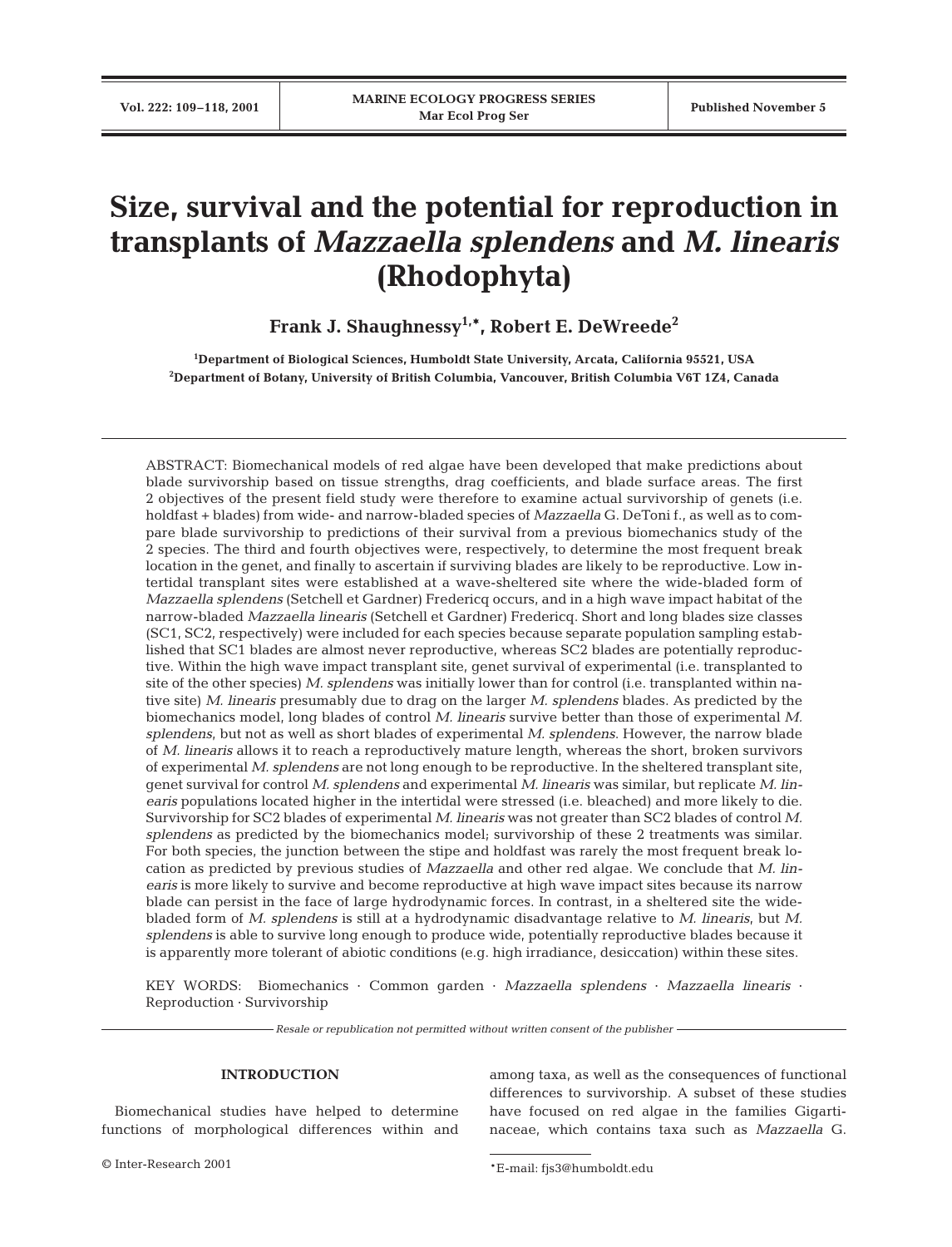DeToni f. and *Chondrus* Stackhouse, and the Petrocelidaceae with *Mastocarpus* Kützing (Hommersand et al. 1993). Gametophytes and sporophytes from the Gigartinaceae are comprised of perennial holdfasts with shorter-lived, perhaps annual blades, whereas this is only true for gametophytes in the Petrocelidaceae. Upright portions of genets (i.e. holdfast + blades) are either blades as in the case of *Mazzaella splendens* (Setchell et Gardner) Fredericq, or branched fronds such as those of *Chondrus* and *Mastocarpus*. Field tests using a spring scale attached to the middle of undamaged blades or fronds have shown that the junction between the stipe and holdfast (hereafter called the junction) is the most frequent break point (Carrington [= Bell] 1990, Shaughnessy et al. 1996). This is due to applied forces that concentrate tissue stresses at the narrowest part of the genet, which in the case of these red algae is the junction between the holdfast and stipe (Denny et al. 1989).

As blades and fronds increase in length, junction thickness does not, thus the upper limit of surface area (i.e. planform area) is set by the point at which hydrodynamic forces surpass junction break forces (Carrington 1990, Dudgeon & Johnson 1992, Shaughnessy et al. 1996). Comparisons of junction break forces to estimates of hydrodynamic forces have produced predictions of blade or frond survivorship. The hydrodynamic force experienced by an individual depends upon water velocity, and primarily the taxon-specific surface area and drag coefficient (Koehl 1986, Carrington 1990). In these biomechanical models, the probability of blade or frond survival therefore decreases as the estimated hydrodynamic force on a taxon approaches junction break forces of the taxon (Denny et al. 1985, Carrington 1990, Denny 1995, Shaughnessy et al. 1996, Blanchette 1997, Bell 1999). The overall purpose of the present study is therefore to field test survivorship predictions from a biomechanics model for 2 algae in this group, *Mazzaella splendens*, and *M. linearis* (Setchell et Gardner) Fredericq.

These 2 sister species have morphological differences that are correlated to low intertidal habitats that differ in the amount of wave energy they receive. *Mazzaella splendens* has a short, thin stipe and a wide blade at sheltered sites, but a narrower blade at sites with intermediate wave exposure. It also occurs subtidally, and from open coast to estuarine habitats. In contrast, *M. linearis* is only found in outer coast habitats subject to high wave impact and it has a longer, thicker stipe supporting the narrowest blade (Shaughnessy 1996). Differences in stipe and blade shape between *M. linearis* and the wide bladed form of *M. splendens* are not due to phenotypic plasticity, as they reproduce their original morphologies when regrown from holdfasts in reciprocal transplant sites (Shaughnessy 1994).

A biomechanics model for predicting blade survivorship was developed for *Mazzaella splendens* and *M. linearis* (Shaughnessy et al. 1996). When the total force required to break the junction between the stipe and holdfast was compared, it was found that the 2 species were not significantly different. Thus, since the primary determinant of drag is blade surface area, the significantly wider blades of *M. splendens* are the reason why its blades should always have a lower probability of survival than *M. linearis* blades of a similar length.

The first objective of the present study is to examine survivorship of *Mazzaella linearis* and the wide-bladed form of *M. splendens* at the level of the whole genet. Although the 2 species alternate with each other along the shoreline depending upon how rock topography affects wave energy, they do not occur in the same habitats (Shaughnessy 1996). Thus, using a transplant experiment, genet survivorship should be greatest for each species in its native habitat. The second objective directly addresses hypotheses about blade survival generated by the biomechanics model for *M. splendens* and *M. linearis* (Shaughnessy et al. 1996). They are as follows: (1) long (i.e. Size Class 2; SC2) blades of *M. linearis* should survive better than SC2 blades of *M. splendens* at the high impact site of *M. linearis*; (2) despite the fact that Barkely Sound populations of the 2 species do not occur in the same habitat, the model predicts that long *M. linearis* blades should not survive as well as short (i.e. SC1) blades of *M. splendens* at the high impact site; and (3) SC2 blades of *M. linearis* should survive better than SC2 blades of *M. splendens* at the sheltered site of *M. splendens*. It was not possible with our transplant experiment to know the cause of mortality for each genet and blade. However, knowing the intertidal location of each genet, its condition (i.e. blade size class, bleached or dark purple, broken or entire blade), and its fate did provide the basis for suggesting why mortality occurred. Our third objective was to determine the most frequent break location in the genet, which should be the junction (Carrington 1990, Shaughnessy et al. 1996). The last objective was to determine if surviving blades were long enough to be reproductive.

## **MATERIALS AND METHODS**

**Site description.** Wizard Rocks in Barkley Sound (48° 50'N, 125° 10'W), where only *Mazzaella splendens* occurs, and the outermost rocks of Prasiola Point, where only *M. linearis* occurs, were selected as common garden sites for these species (Fig. 1). Common gardens were situated within the naturally occurring intertidal ranges of each species and the surrounding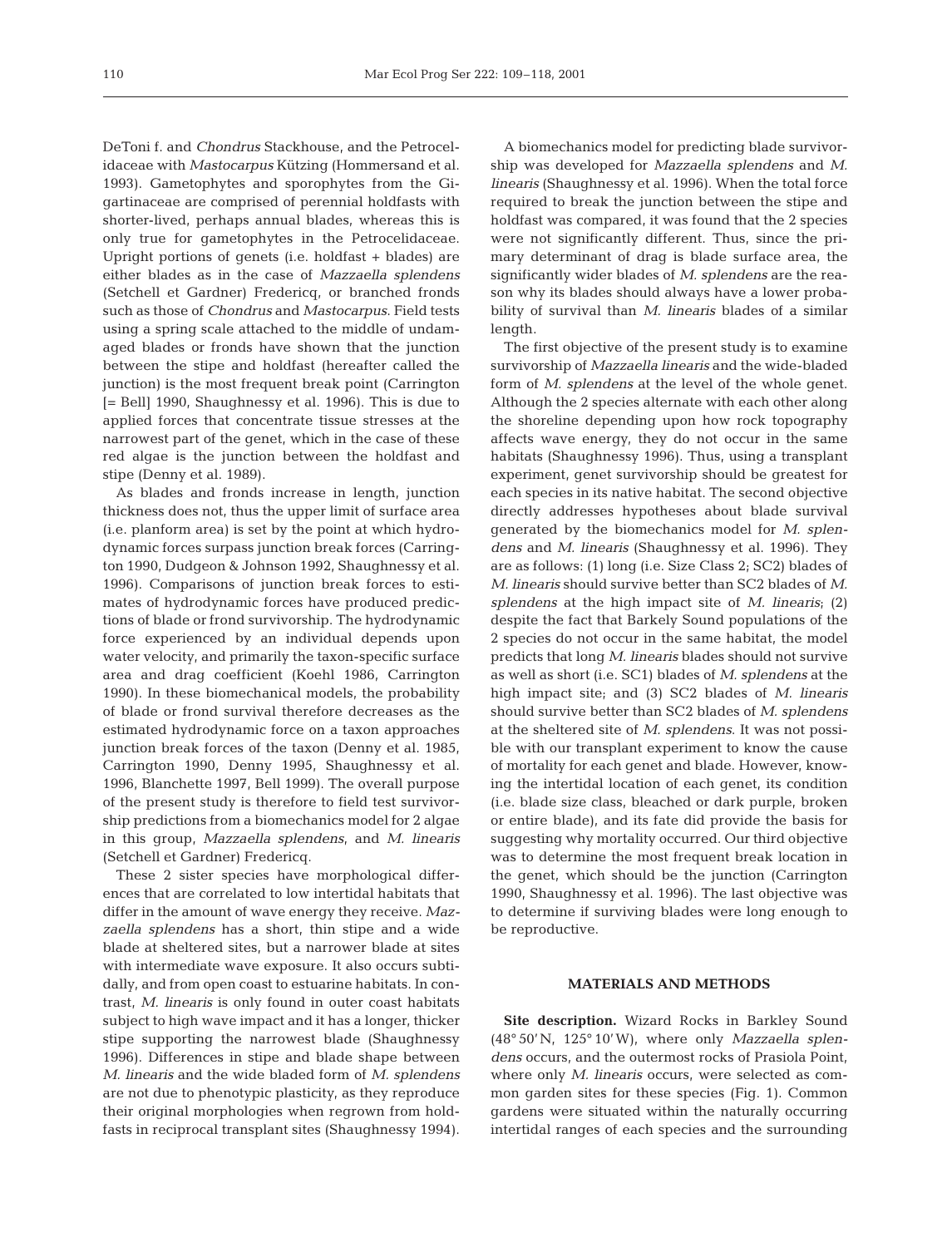community was cleared in only those areas where transplants were attached. The sheltered common garden at Wizard Rocks was located between 1.06 and 0.60 m above Lowest Normal Tide (LNT; Canadian Chart Datum). Qualitative observations across 2 yr indicated that *M. splendens* was one of the numerically dominant algae in this vertical range along with the kelp *Egregia menziesii* (Turner) Areschoug and the red alga *Prionitis lanceolata* (Harvey) Harvey. The high wave impact site at Prasiola Point was located between 1.29 and 0.75 m above LNT, and *Lessoniopsis littoralis* (Tilden) Reinke was the only kelp in this zone, where it covered approximately 40 to 50% of the area. The underlying space was covered primarily by the gooseneck barnacle *Polycipes polymerus* Sowerby, the California mussel *Mytilus californianus* Conrad, and *M. linearis*.

**Transplant sites.** Vinyl covered metal mesh (3.5 mm in diameter), cross-linked every 2.5 cm  $\times$  5.0 cm, was used as part of the transplant substratum (Fig. 2). This mesh is strong and yet malleable enough to bend with the rock topography. Mesh strips were cut so that each was 90.0 cm long by 7.5 cm wide, which allowed for 2 parallel rows of genets. Attachment sites were chosen where the entire mesh strip could be in contact with the rock substratum. Bolts were secured at each end of the strip, and a third bolt placed as close to the middle as possible. Holes for anchor (= wedge) bolts were made in the rock by using a pneumatic hammer/drill (Chicago Pneumatic 9AK Handrill) with a 9.4 mm carbide tipped bit; a SCUBA tank was used as an air source. Stainless steel anchor bolts (12.7 cm × 9.4 mm) were then hammered into the drill holes.

Entire genets of *Mazzaella splendens* and *M. linearis* were haphazardly collected throughout the vertical range of each species, and these were transferred to flowing seawater tanks at the Bamfield Marine Station within 2 h of removal. Each mesh strip to be used for transplantation was allotted 36 genets (now considered a population) half of which were in size class 1 (i.e. SC1: 0.5 to 5.0 cm long including stipe length) and the other half in SC2 (i.e. >5.0 cm). Mean starting lengths for a subsample of transplanted genets were the following: *M. splendens*, SC1 = 3.8 cm (n = 54, SD = 1.2), SC2 = 19.0 cm (n = 54, SD = 5.5); *M. linearis*, SC1 = 3.4 cm  $(n = 54, SD = 1.3), SC2 = 18.5 cm (n = 54, SD = 4.0).$ 

The basis for dividing blades in the transplant experiment into SC1 and SC2 came from a separate sampling of blades from natural populations of each species. *Mazzaella splendens* was collected from Wizard Rocks whereas *M. linearis* was sampled from Prasiola Point and Nudibranch Point (Fig. 1). Each site was sampled 10 times at regular intervals between May 1990 to October 1991. A transect with 35 randomly determined positions was placed in a *Mazzaella* zone



Fig. 1. Locations of transplant sites as well as sites where natural populations were sampled for determining reproductive blade lengths (A = Wizard Rocks, B = Prasiola Point, C = Nudibranch Point). The high wave impact transplant site was located at Prasiola Point; the sheltered transplant site was at Wizard Rocks. A natural population of *Mazzaella splendens* was sampled at Wizard Rocks and *M. linearis* was sampled from the other 2 sites

and  $0.25$   $\mathrm{m}^2$  quadrats were placed at each position. Within each quadrat, the longest blade from each holdfast was removed, air dried, and sealed in a plastic bag. The reproductive condition (i.e. spermatangial, carposporangial, tetrasporangial) of each thallus, its length, and overall condition (i.e. entire margins, broken blade, or only stipe/apophysis remaining) were recorded in the laboratory after rehydrating in seawater for 15 min. We chose 5.0 cm as the break point



Fig. 2. Illustration of a section of an assembled mesh strip used for transplanting genets of *Mazzaella splendens* and *M. linearis* into control and experimental environments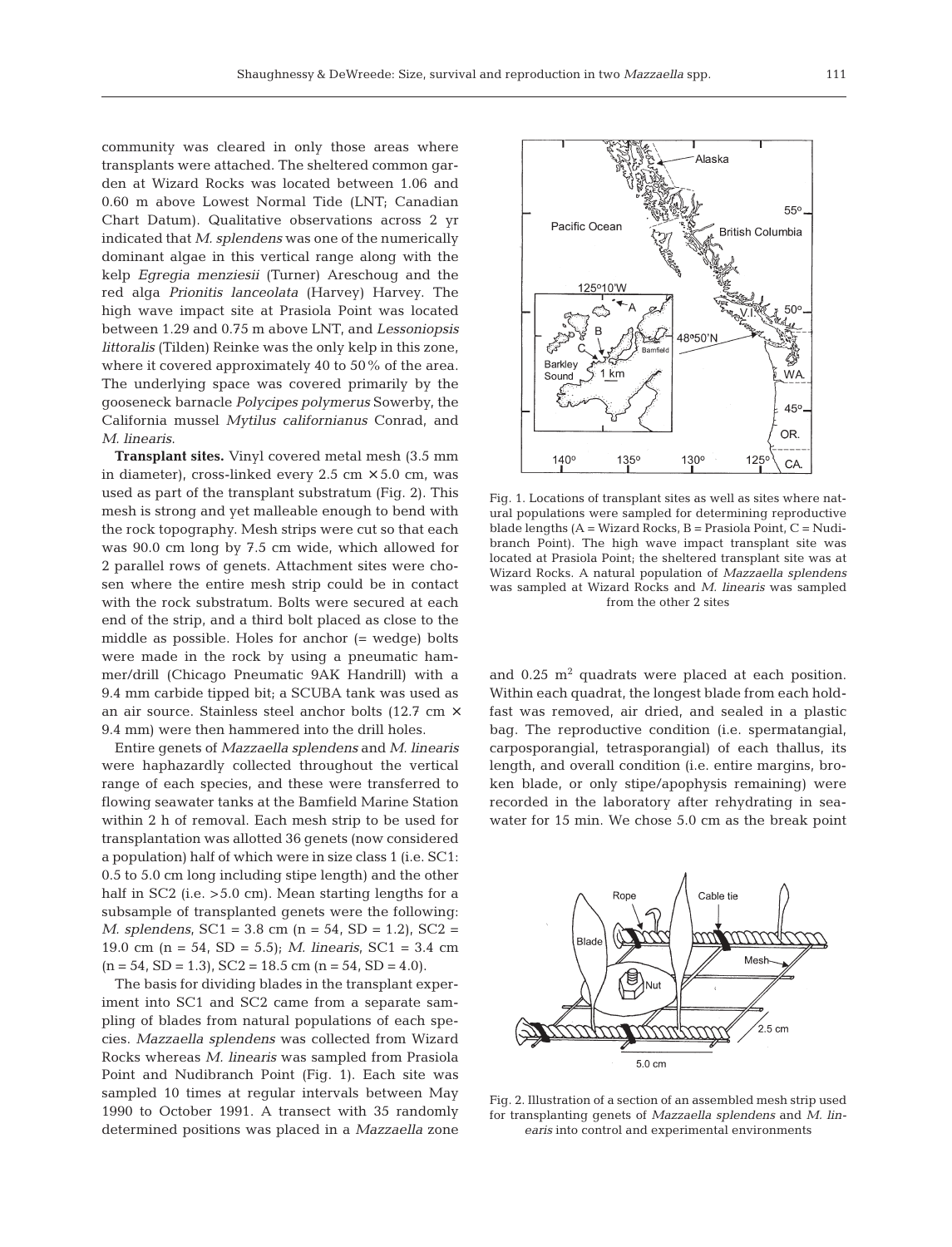Table 1. Minimum and mean lengths of reproductive blades sampled from natural populations of *Mazzaella splendens* and *M. linearis*. Only blades with entire, complete margins are included. Each species was sampled 10 times (35  $\times$  $0.25$  m<sup>2</sup> quadrats/time) between May 1990 and October 1991 (see Fig. 1 for sites sampled)

| <b>Species</b>  | Minimum<br>length (cm) | Mean length<br>(c <sub>m</sub> ) | Sample<br>size |
|-----------------|------------------------|----------------------------------|----------------|
| M. splendens    |                        |                                  |                |
| Spermatangial   | 8.5                    | 16.7                             | 102            |
| Carposporangial | 6.7                    | 16.8                             | 112            |
| Tetrasporangial | 3.6                    | 16.6                             | 308            |
| M. linearis     |                        |                                  |                |
| Spermatangial   | 5.0                    | 16.5                             | 135            |
| Carposporangial | 5.0                    | 16.5                             | 185            |
| Tetrasporangial | 3.5                    | 16.2.                            | 641            |

between SC1 and SC2 because, for both species, this was about the average minimum length found for reproductive blades (Table 1). Only blades with entire margins were used in this calculation as their true lengths could be measured with confidence. Although the sampling was biased to the longest blade per holdfast, shorter reproductive blades could not have been found because the first 5.0 cm or more of these blades is occupied by stipe and apophysis tissue that never becomes reproductive (Shaughnessy 1996).

Transplanted holdfasts, each initially with at least 2 blades of the same size class, were cut in half and trimmed so that a half with one undamaged (i.e. no holes, entire margins) blade was randomly assigned to a control replicate, and the other half to an experimental replicate. Thus, for each species, control and experimental environments contained matched genotypes. Individuals were identified as gametophytes or sporophytes using either reproductive structures or, if vegetative, the resorcinol method as described by Garbary & De Wreede (1988). There were similar numbers of each phase within a mesh strip.

Trimmed holdfasts were placed 5.0 cm apart into twists of 9.4 mm polypropylene rope that had one end already attached to the mesh strip with an electrician's cable tie. After each holdfast with blade was inserted, twists were tightened and followed by another cable tie. Genets could therefore be reliably identified by position. The completed mesh strip population therefore contained 2 parallel strips of rope loaded with genets of both size classes; size class positions were randomly assigned. Control and experimental environments for *Mazzaella linearis* and *M. splendens* initially each had 4 mesh strips; however, a wave swept away the fourth *M. splendens* mesh strip as it was being attached. Positions of mesh strip populations within a site were randomly assigned. The intertidal elevation

for each replicate population was measured on 2 separate occasions during the summer of 1991.

**Monitoring of genets and blades.** The experiment commenced May 17, 1991 and was assessed up to 5 additional times (i.e. May 18, 1991; June 13, 1991; August 11, 1991; June 3, 1992; and October 25, 1992). Control *Mazzaella linearis* and experimental *M. splendens* could not be enumerated during October 1992 due to the high probability of investigator mortality. At each of the above times, the presence/absence of each genet was checked. Survivors were classified as being in 1 of 3 categories: holdfasts if stipes or blades >0.5 cm long were not present, or the longest blade was scored as either SC1 or SC2. Blades were also described as being either broken or having entire margins. Wave swells did not allow enough time for identification of reproductive structures in the high impact common garden. The reproductive status of experimental genets was recorded from the sheltered common garden only during the final day of sampling. On June 13, 1991 it was observed that many blades of experimental *M. linearis* became an abnormal yellow/green color. These blades were designated as *bleached* and the number of bleached blades in the entire experiment was counted on June 13, 1991.

To test the 3 hypotheses about blade survivorship in particular size classes, it was necessary to follow blade cohorts in each size class. As there was not a satisfactory way of labeling individual blades at the high impact site, the only way to ensure that the same blade was being followed through time was to monitor cohort survival for a relatively short period of time. Cohort monitoring was possible through Day 27, but after this time there is the possibility that an original SC1 blade was lost and replaced by another SC1 blade. To determine if patterns of cohort survival were paralleled by population abundance over a longer period of time, the numbers of blades in each size class were also counted for the entire experiment. Changes in the abundance of a size class could be due to (1) the loss of genets, (2) the loss of all blades and regrowth from holdfasts, (3) SC2 blades becoming SC1 blades by breakage, or (4) SC1 blades becoming SC2 blades by growth. Most blades during the second year of the study were probably regenerated from the same holdfasts, as field observations indicated that the original blades were unlikely to survive the winter.

Assessment of the most frequent break location also required the tracking of blade cohorts and so this analysis was restricted to the first 27 d as well. This comparison was restricted to SC2 blades of each species, and comparisons were only made within a treatment. A SC2 blade that became a holdfast identified a junction break, and a SC2 blade that became a broken SC1 blade indicated a blade break.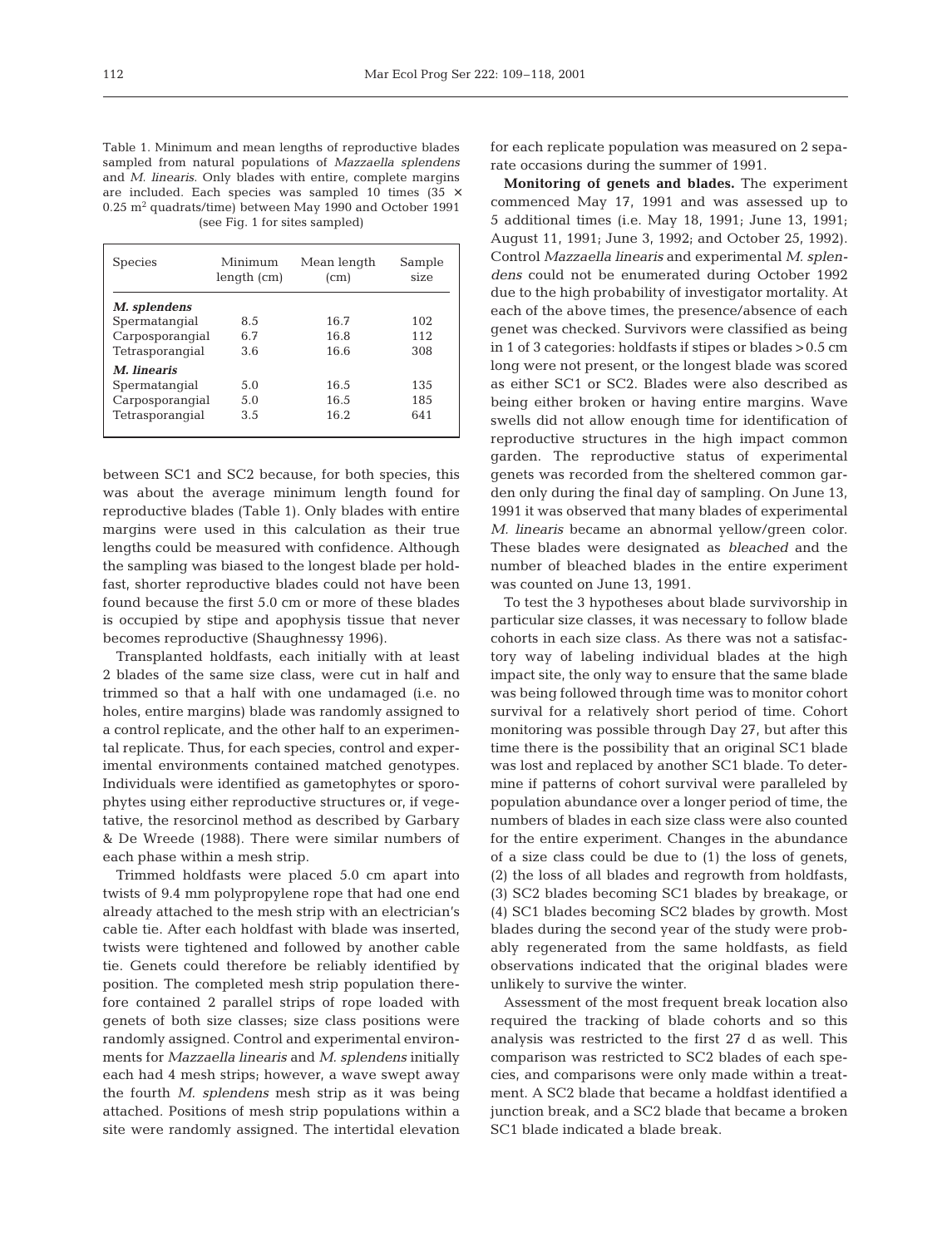**Statistics.** Genet survival for each treatment was analyzed using the non-parametric Cox regression (Lee 1992) procedure as performed by SPLUS (StatSci., Seattle, WA). The dependent variable was the time of each individual until death, and independent variables were species (Species: *Mazzaella splendens* and *M. linearis)*, environment (Env.; control and experimental), and the interaction Species  $\times$  Env.: Size class and life history phases were not used in the model because sample sizes were too small for these data subsets. Data were right-censored (i.e. some individuals were still alive at the end of the experiment) and Cox regression used this information in the analysis. Data must be independent for Cox regression and this assumption was met because responses of holdfasts after splitting were measured. Kaplan-Meier (K/M) survivorship curves (Lee 1992) with non-parametric 95% confidence intervals were calculated by SPLUS on logtransformed data from each treatment. K/M graphs are often presented as a stepped curve but we used a smoothed curve to more easily see the confidence interval for each treatment and time. The remaining analyses were performed with SYSTAT (V.7). The Mann-Whitney *U*-test was used to compare the % of cohort survivors in different size classes, as well as the number of blades in different size classes, and the % of genets failing at junctions versus within blades; no comparisons were made for time 0.0. Comparisons between intertidal elevations and the condition of genets were done graphically as there were not enough replicate populations to have confidence in a correlation analysis.

#### **RESULTS**

Survivorship of control and experimental *Mazzaella splendens* genets differed whereas this was not the case for *M. linearis* (Table 2, Fig. 3). The effect of environment on genet survival was more pronounced for *M. splendens* than for *M. linearis*. During the first 24 h of the study, genets of experimental *M. splendens* experienced a lower rate of survival than for control *M. splendens* (Fig. 3A). Beyond this early time, the 2 treatments showed similar rates of survival. In contrast, survival rates of experimental and control *M*. *linearis* genets were similar until the end of the study (Fig. 3B). A comparison of genet survivorship at the high wave impacted site versus the sheltered site indicates that survival during the first 54 d was lowest at the high wave impact site, regardless of species (Fig. 3).

At the high wave impact site, survivorship of the control SC2 *Mazzaella linearis* blade cohort was significantly greater than for the SC2 experimental *M. splendens* cohort during the first 27 d, and during this time

Table 2. Summary of Cox regression for time until death of genets in common gardens with independent variables Species (*Mazzaella splendens* and *M. linearis*) and Env.  $(control and experimental)$ .  $Coef. = coefficient$ .  $Exp = expo$ nential, Env. = environment,  $z = z$  score,  $p =$  probability, critical  $\alpha = 0.05$ 

| Independent<br>variable | Coef.     | Exp(coef.) | z        | р     |
|-------------------------|-----------|------------|----------|-------|
| <b>Species</b>          | $-0.0114$ | 0.989      | $-0.214$ | 0.083 |
| Env.                    | 0.2379    | 1.269      | 4.478    | 0.000 |
| $Species \times Env.$   | $-0.2437$ | 0.784      | $-4.297$ | 0.000 |



Fig. 3. Comparison of treatment responses for median (error bars represent 95% confidence interval) % survivorship of individual genets of (A) *Mazzaella splendens* and (B) *M. linearis.* n is usually 4 populations per treatment; D27 = Day 27, etc. Inset graphs clarify results by the end of Day 1. Dates given as mo/d/yr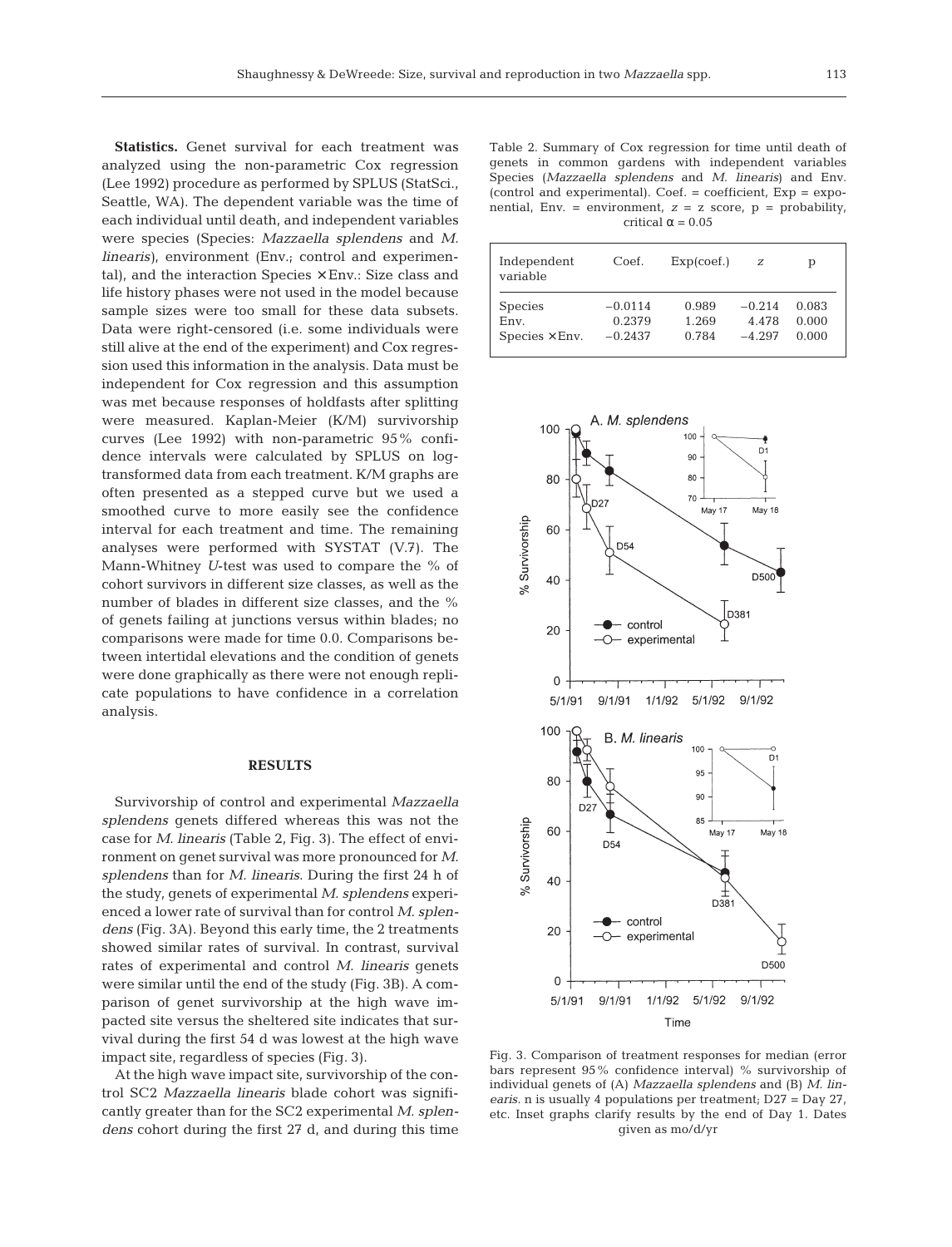

Fig. 4. (A) Mean % cohort survival and (B) population abundance at the high wave impact site for SC2 control *Mazzaella linearis* and SC2 experimental *M. splendens* (% of original number of blades per SC). A horizontal line over treatment comparisons indicates a non-significant Mann-Whitney *U*test; critical  $\alpha$  = 0.05; n is usually 4 populations per treatment; error bars are standard error

the abundance of SC2 blades for these same treatments followed the same pattern (Fig. 4A,B). Beyond Day 27, the abundance of SC2 for both treatments increased but did not significantly differ; the increase was due to SC1 blades growing into the SC2 category. At the same site, survivorship of the SC1 experimental *M. splendens* cohort was significantly greater than the SC2 control *M. linearis* cohort (Fig. 5A). Changes in abundance during the first 27 d also demonstrated this pattern, but size class numbers were similar beyond this time (Fig. 5B). Increases in the abundance of control SC2 *M. linearis* were due to SC1 blades growing into SC2.

At the sheltered site, Day 1 survivorship of the SC2 experimental *Mazzaella linearis* blade cohort was significantly greater, but only marginally so, than that of the SC2 control *M. splendens* cohort (Fig. 6A). Survivorship for these cohorts did not differ by Day 27. This pattern also occurred at the level of the population during Days 1 and 27, and abundance was similar during the remaining days except for Day 381, when there were significantly more SC2 control *M. splendens* blades (Fig. 6B). The increase of the latter blades on Day 381 was due to growth from SC1 into SC2.

Genet bleaching did not occur for either species within the high wave impact transplant site (data not presented). Within the sheltered site, *Mazzaella linearis* had the stronger positive relationship between





Fig. 5. (A) Mean % cohort survival and (B) population abundance at the high wave impact site for SC2 control *Mazzaella linearis* and SC1 experimental *M. splendens* (% of original number of blades per SC). A horizontal line over treatment comparisons indicates a non-significant Mann-Whitney *U*test; critical  $\alpha$  = 0.05; n is usually 4 populations per treatment; error bars are standard error

Fig. 6. (A) Mean % cohort survival and (B) population abundance at the wave-sheltered site for SC2 control *Mazzaella splendens* and SC2 experimental *M. linearis* (% of original number of blades per SC). A horizontal line over treatment comparisons indicates a non-significant Mann-Whitney *U*test; critical  $\alpha$  = 0.05; n is usually 4 populations per treatment; error bars are standard error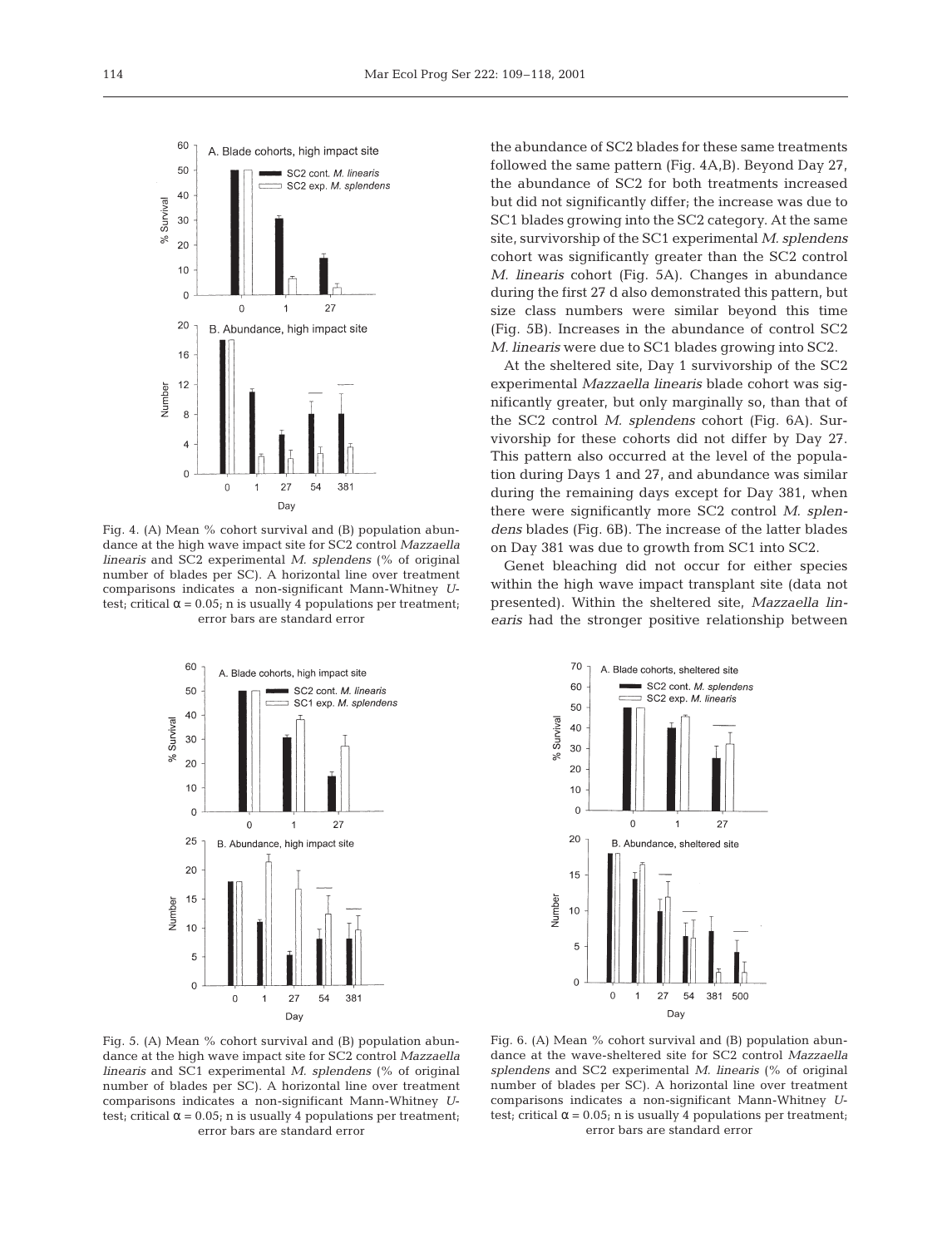

Fig. 7. Relationships between the intertidal elevation of a mesh strip population (A,B) and the % of genets with bleached blades within that population on Day 27 (D27), and the same elevations  $(C,D)$  correlated to the % of individuals in each population that were bleached on D27 and either gone or reduced in size by Day 54 (D54). Note dropping of 2 populations that showed 0.0% bleaching in (A,B). Number labels next to points in (B,D) are the same as population numbers in Fig. 8; fit lines are for clarity. LNT: Lowest Normal Tide

intertidal elevation and the percent of a population that was bleached (Fig. 7B). A positive relationship also existed between elevation versus the number of *M. linearis* individuals that had bleached blades on Day 27 and were either gone or had lost biomass by Day 54 (Fig.7D). The same comparisons with elevation for control *M. splendens* were weak (Fig. 7A,C). Experimental *M. linearis* population 3, which occurred in the lowest intertidal position for this treatment and did not bleach (Fig. 7B), also demonstrated higher genet survivorship and SC2 abundance than the other 3 populations in this treatment (Fig. 8).

For SC2 *Mazzaella splendens* cohorts during Day 1, the % of failures at the junction versus within blades did not significantly differ for control genets, but blades showed significantly greater failure than junctions in the experimental treatment (Fig. 9A). By Day 27, a significantly higher % of control blades had failed, but failure rates for the junction and blade did not differ for the experimental treatment (Fig. 9A). For SC2 *M. linearis* cohorts, control genets broke significantly more often in blades during Day 1, but junction failures were more common for experimental genets during this time (Fig. 9B). Failure rates within treatments were not significantly different on Day 27.

### **DISCUSSION**

Biomechanical models of blade survivorship for red algae have generated a variety of predictions that need to be field tested. Our objectives were therefore to use a transplant experiment to evaluate a series of hypotheses about genet and blade survivorship for *Mazzaella splendens* and *M. linearis*, as well as a separate hypothesis about where in the genet tissue failure should occur for these species. The following discussion addresses survivorship predictions relevant to the high wave impact site first, followed by those for the sheltered site, and then the tissue failure hypothesis is considered.

Genets of *Mazzaella splendens* at the high wave impact site did not survive as well as those of the native *M. linearis*. Of the *M. splendens* genets lost



Fig. 8. (A) % survivorship for each population of *Mazzaella linearis* genets in the sheltered transplant site, and (B) abundance of SC2 *M. linearis* blades for each population at this site. Inset graphs clarify results by the end of Day 1.  $D1 =$ Day 1, etc. Dates given as mo/d/yr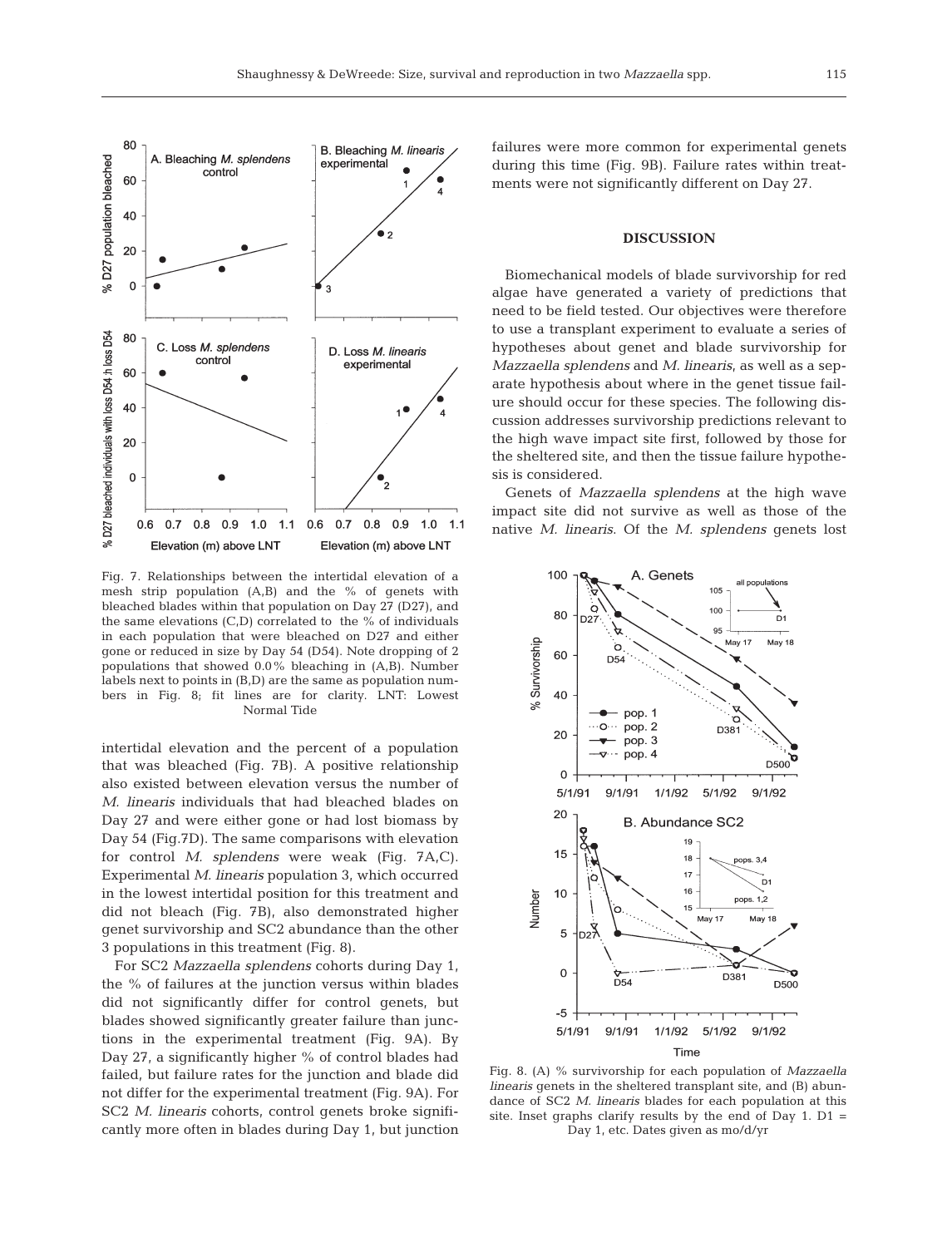

Fig. 9. (A) Mean % of failures at the junction versus the blade for cohorts of SC2 *Mazzaella splendens*, and (B) SC2 *M. linearis* (D1 = Day 1, etc.; con. = control; exp. = experimental; a horizontal line within treatment comparisons indicates a nonsignificant result using a Mann-Whitney *U*-test; critical  $\alpha$  = 0.05; n is usually 4 populations per treatment; error bars are standard error

during the first day, most had long blades and so blades with holdfasts were pulled free from the tight twists of the rope by hydrodynamic forces. There were no other sources of mortality present that could have acted so quickly. After Day 1, experimental *M. splendens* genets were not as vulnerable to hydrodynamic removal from the rope since long blades had either failed at the junction, or long blades were reduced to short, broken blades. Hydrodynamic forces had the same shortening effect on long genets of *Fucus gardneri* Silva transplanted from a sheltered to a high wave impact site (Blanchette 1997). The fact that initial rates of genet survival for control *M. linearis* were generally higher is due to its narrower blades that decrease the hydrodynamic load on holdfasts.

Both species showed similar rates of genet survivorship after Day 1 in the high wave impact common garden. *Mazzaella splendens* and *M. linearis* appear to be similarly vulnerable to overgrowth competition from the barnacle *Polycipes polymerus* and mussel *Mytilus californianus,* which were encroaching and recruiting on to mesh strips by Day 54. On the last day that the experiment could be monitored at this site, Day 381, about 50% of each replicate population was covered

by these invertebrates. Both of these invertebrates are competitive dominants within high wave impact communities, where they encroach and eventually dominate patches of algae of short stature (Paine & Levin 1981, Paine 1984). Despite the ability of *M. linearis* to produce a large holdfast with many blades (Abbott 1971), and its long stipe that raises the blade well above the substratum, *M. linearis* genets were eventually smothered by these sessile invertebrates.

Blade survivorship within the high impact site was as predicted by the biomechanics model for the 2 species (Shaughnessy et al. 1996). More long blades from the control *Mazzaella linearis* cohort survived than did long blades from the experimental *M. splendens* cohort. *M. linearis* did not always have a greater number of long blades when population abundance was considered, but all of the long *M. splendens* blades that did persist were broken and barely cleared the 5.0 cm length needed to be classified in the long, potentially reproductive size class. Blades of experimental *M. splendens* that started off being short survived better than long blades of control *M. linearis* as predicted. All of the short *M. splendens* blades, including both those that started in the short size class and those that became short by breakage, were able to survive at least as well as long *M. linearis* blades because junction break forces do not differ between the species, and the lower surface area of short blades means they experience reduced hydrodynamic forces (Shaughnessy et al. 1996).

Although short entire or broken blades of *Mazzaella splendens* can survive at the high impact site of *M. linearis*, very few short *M. splendens* blades from natural populations are reproductive, regardless of whether the genet is spermatangial, carposporangial, or tetrasporangial. *M. splendens* also does not have the developmental option of making its blade narrower like those of *M. linearis* in order to reach a length necessary for reproduction. Blades of *M. splendens* actually become wider when regrown at a high impact site with *M. linearis* (Shaughnessy 1994). Thus, the ability of *M. linearis* to produce longer, potentially reproductive blades within a high impact site is still greater than for *M. splendens* within this kind of site.

In the sheltered transplant site, rates of genet survivorship over 381 d were similar between *Mazzaella splendens* and *M. linearis*. From a hydrodynamic perspective, it is not surprising that genets of *M. linearis* initially survived so well in the sheltered site. The lower surface area of its blades means that its holdfasts were less likely to be pulled from the rope than those of *M. splendens*. Even though genet survival within the sheltered site was similar for the 2 species, differences in physical appearance between them, as well as the condition of those individuals which died, suggest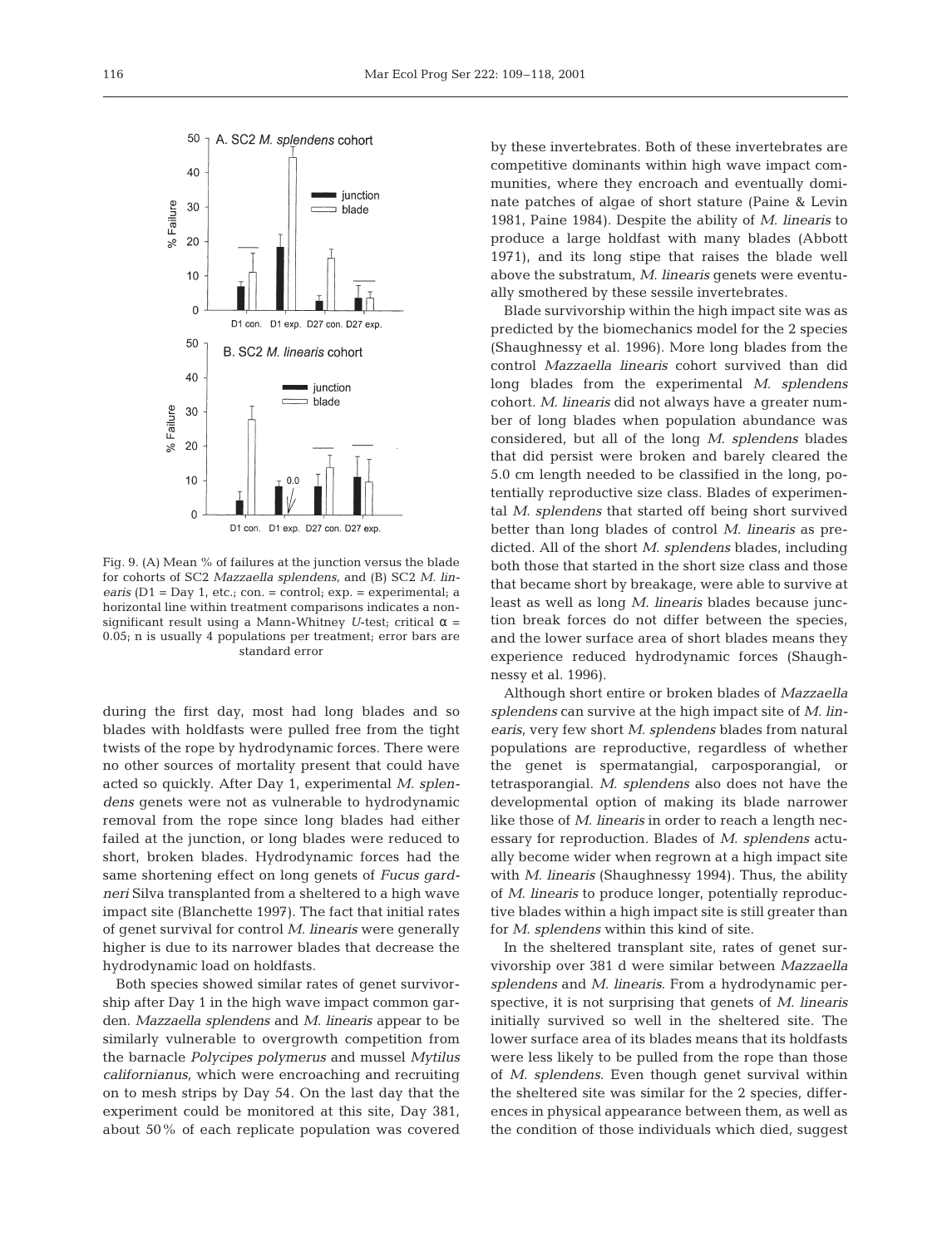that the primary sources of mortality differed between the species.

Genets of *Mazzaella linearis* in the sheltered site had a bleached yellow-green appearance with ragged blades, and this condition was more common for replicate populations higher in the intertidal zone. In natural populations, genets of *M. linearis* are rarely bleached; they are dark purple as they were for control genets of *M. linearis* in our high impact transplant site. In contrast, by mid-summer it is common to find natural populations of *M. splendens* with some partially yellow/green genets in the upper half of this species' low intertidal distribution. Other higher intertidal species of *M.* also demonstrate seasonal bleaching at least at the tips of fronds (Scrosati & DeWreede 1998). Several factors can lead to algal bleaching and could be responsible for this condition of *M. linearis* genets in the sheltered transplant site. These include higher irradiance due to lack of shading, potentially lower nitrate levels due to less mixing events during the summer, a disruption of nutrient uptake by higher levels of desiccation, and a thicker blade (Waaland et al. 1974, Gerard & Mann 1979, Thomas et al. 1987, Gantt 1990, Hurd & Dring 1991, Beach & Smith 1996, Hurd et al. 1996). We consider the bleaching of *M. linearis* to indicate physiological damage, unlike for *M. splendens*, because *M. linearis* genets from natural populations do not demonstrate the degree of bleaching demonstrated by *M. linearis* experimental genets, and bleached individuals of *M. linearis* in our experiment were more likely to die or lose biomass. Unlike the higher intertidal populations of *M. lin*earis at the sheltered site, the lowest population for this species contained no bleached genets. Genets in this location should have had the most shading, the most access to nutrients, and the least desiccation.

While genets of *Mazzaella linearis* are apparently vulnerable to abiotic conditions within a sheltered site, factors other than physiological stress were probably responsible for the loss of *M. splendens* genets within the sheltered transplant site. Although a positive relationship existed between elevation and the percent of *M. splendens* genets with bleaching, there was a weak relationship between the percent of *M. splendens* genets that lost blades or died versus elevation. This suggests that sources of mortality to *M. splendens* are not directly linked to its bleaching. In addition to always being more vulnerable to hydrodynamic removal relative to *M. linearis*, *M. splendens* is competitively inferior to kelps (Hruby 1976, as *Iridaea cordata*). In the lower half of the sheltered common garden, sweeping, shading, and holdfast overgrowth by the kelps *Alaria marginata* Postels et Ruprecht, *Laminaria setchelli* Silva, and particularly *Egregia menziesii* may have killed control *M. splendens* genets as well as genets from the one healthy, low intertidal population of experimental *M. linearis*. Thus, the most common source of mortality to *M. linearis* was probably related to physiological stress, whereas drag forces and interspecific competition from kelps may have killed most *M. splendens* genets.

The pattern of blade survival in the sheltered site was not as predicted by the biomechanics model. Blade cohorts of experimental *Mazzaella linearis* and control *M. splendens* had similar rates of survival over the first 27 d, rather than demonstrating a greater rate of survival for *M. linearis* blades. This is because the abiotic stresses that are probably damaging *M. linearis* in a sheltered site were not a component of the biomechanics model; these stresses acting on genets of *M. linearis* may also have lowered blade survival to the level demonstrated by *M. splendens* blades. The same stresses may also be the reason why *M. linearis*, despite its ability retain some long, potentially reproductive blades, demonstrated almost no actual reproductive structures when destructive sampling occurred on the last day of monitoring. More reproductive structures were observed in long control *M. splendens* blades on the last day of the experiment. Given that *M. splendens* appeared much less stressed, and that it has a wider blade than *M. linearis*, the reproductive potential of *M. splendens* is greater than *M. linearis* within a sheltered site.

Previous studies with the red algae *Mastocarpus, Mazzaella splendens,* and *M. linearis* indicate that the most frequent break location should be the junction (Carrington 1990, Shaughnessy et al. 1996). This prediction was generally not supported in our present study since, for both species, break frequencies were either more common in the blade than the junction, or the 2 locations had similar break frequencies. Previous work with these algae used undamaged blades since the focus of these studies was to understand the relationship between functional morphology and survivorship. In our present study, blades also started out being undamaged, but wounds inflicted during the first 24 h at the high impact site from the surrounding gooseneck barnacle *Polycipes polymerus* and mussel *Mytilus californianus* may have disrupted tissue integrity enough so that the weak point was now in the blade. Similarly, sharp wounds to blades of the closely related *Mazzaella flaccida* (Setchell et Gardner) Fredericq result in the rapid loss of brittle blades unless there is time for rounding of the wound (Denny et al. 1989, as *Iridaea flaccida*). Reasons why junction breaks were not more frequent in the sheltered transplant site are unclear as blades also started off being entire, but barnacles and gastropods were uncommon.

The previous biomechanics model about *Mazzaella splendens* and *M. linearis* and the present transplant